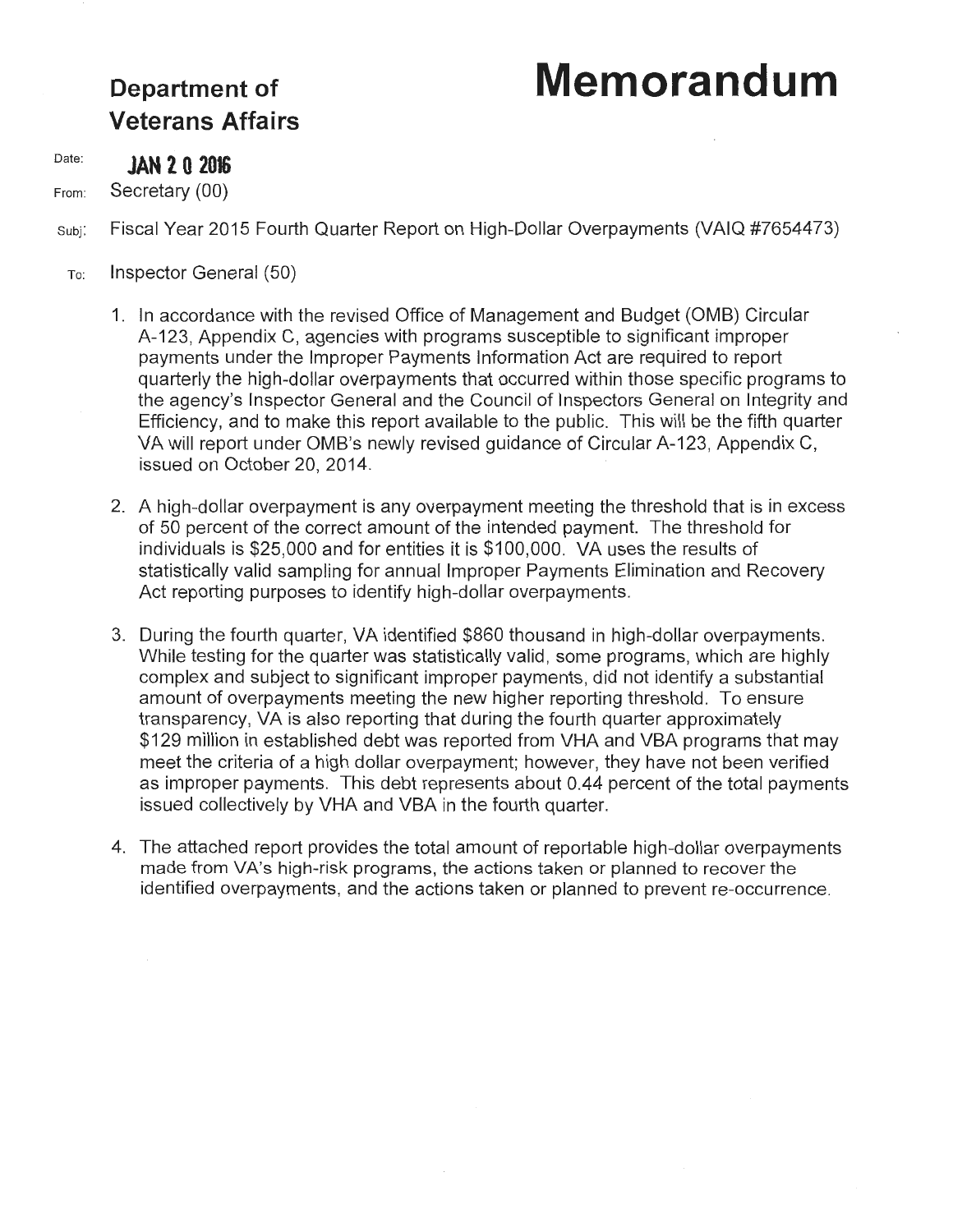Page 2.

Subj: Fiscal Year 2015 Fourth Quarter Report on High-Dollar Overpayments (VAIQ #7654473)

5. If you have any questions, please have a member of your staff contact Ms. Laurie Park, Deputy Assistant Secretary for Finance, at (202) 461-6180.

Impleme

Robert A. McDonald

cc: Council of Inspectors General on Integrity and Efficiency

**Attachment**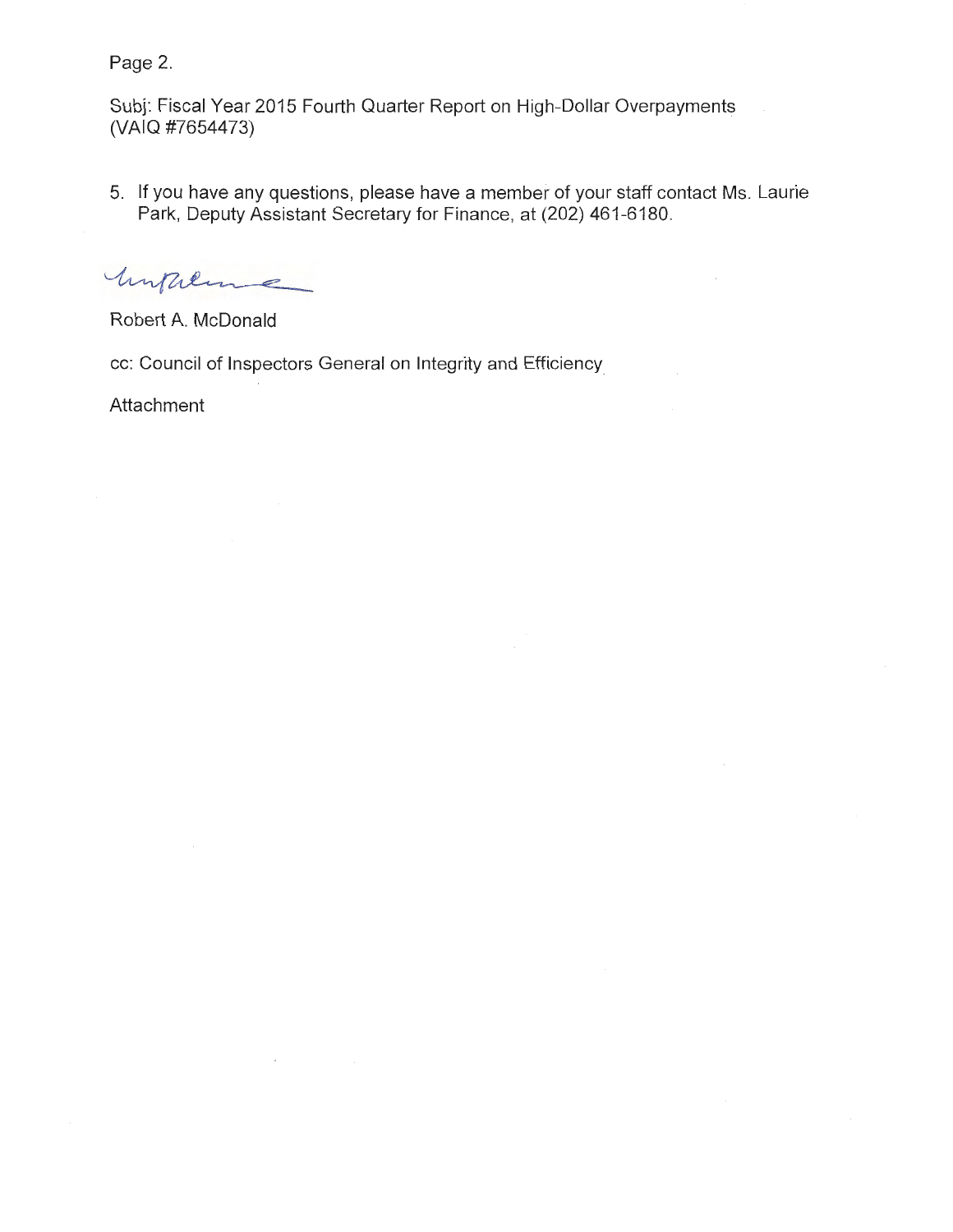# **Executive Order 13520 - Reducing Improper Payments Department of Veterans Affairs Fiscal Year (FY) 2015 Fourth Quarter High-Dollar Overpayments Report**

# **Total High-Dollar Overpayments Identified in Quarter: \$860,886**

To ensure transparency, the Department of Veterans Affairs (VA) is also reporting that during the fourth quarter, \$129 million in established debt was reported from the Veterans Health Administration (VHA) and the Veterans Benefits Administration's (VBA) programs that may meet the criteria of a high dollar overpayment; however, they have not been verified as improper payments. For these programs, the established debt is about 0.44 percent of the total payments issued collectively by VHA and VBA in the fourth quarter. As reported in the Office of Inspector General (OIG) "Audit of VA's Implementation of Executive Order 13520 Reducing Improper Payments", dated August 12, 2011, VA must consider debts established below the threshold because these debts may stem from payments that are over 50 percent of the intended payment amount. However, these debts cannot be reported as highdollar overpayments for this reporting period because they have not been verified as improper payments.

#### **Actions/Plans to Recover Overpayments:**

VA will provide a Notice of Indebtedness to the debtor informing them of VA's intent to recover the debt, remedies, and the consequences of failure to cooperate with collection efforts. VA will aggressively pursue the collection of delinquent debts through all means necessary, including but not limited to internal offset from current or future benefit payments, installment agreements, or the use of the Treasury Offset Program.

### **Overall Actions/Plans to Prevent Re-occurrence of Improper Payments:**

VA is working to prevent re-occurrence of improper payments in its high-risk programs by implementing corrective action plans (CAP) developed to remediate improper payments in its high-risk programs. Key overall actions to prevent future overpayments, as well as milestones from the published CAPs are provided below:

#### VHA:

- o VHA's Chief Business Office will increase awareness of eligibility and claims issues identified by internal audits by tracking and correcting claims, and providing training to staff where and when errors are identified.
- o In December 2014, VA's Financial Services Center implemented the Invoice Payment Processing System, which includes enhanced duplicate payment detection capabilities along with the ability to import electronic invoices in one standard format. These technological advances are designed to reduce payment errors, including duplicate payments. In addition, field level corrective actions are taking place where the improper payment occurred to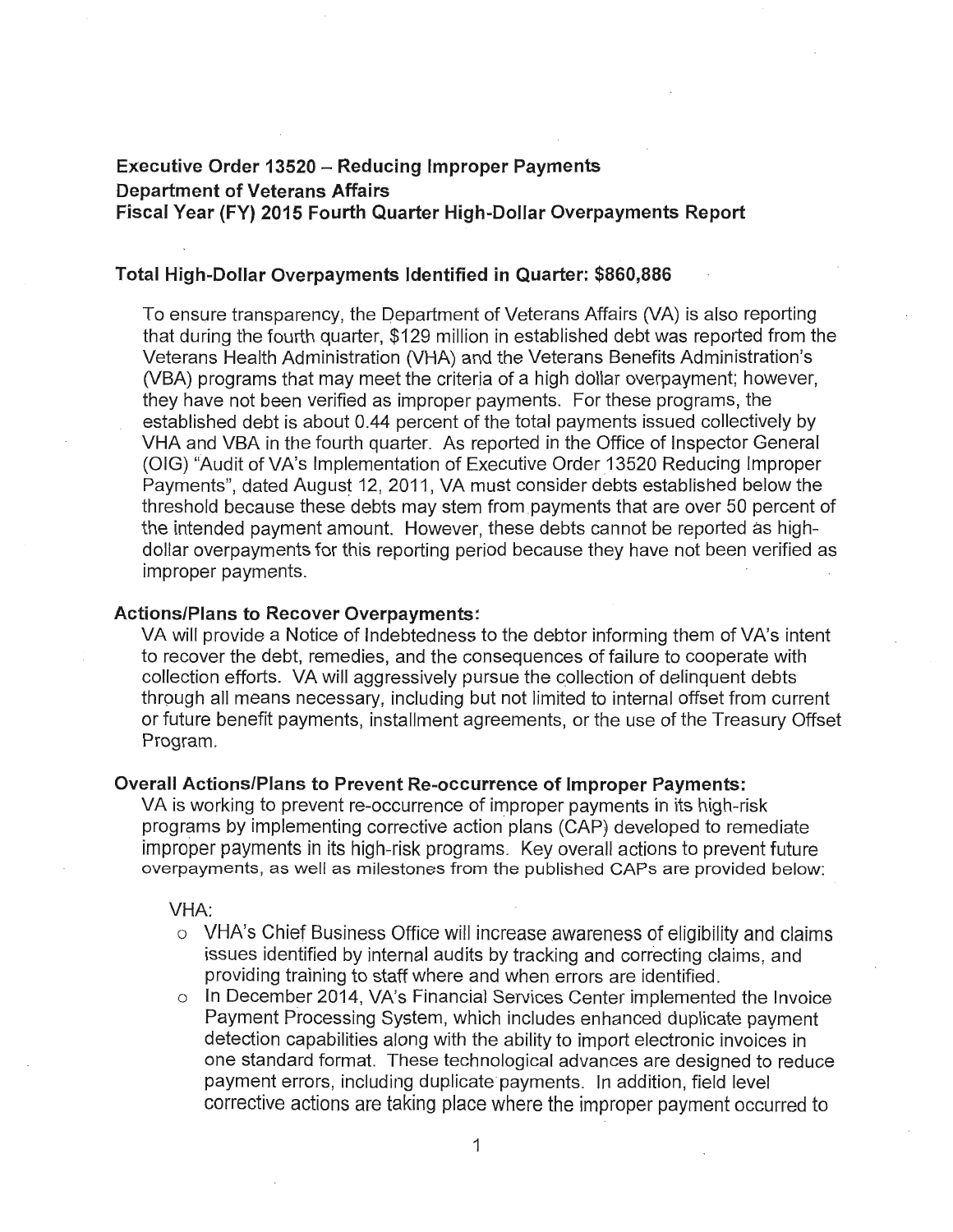include ongoing training to staff and development of a spreadsheet to identify duplicate invoice numbers.

- $\circ$  VHA's Field Assistance Program will further develop the national Non-VA Care training program, which includes guidance and training through The Bulletin (a publication for the Non-VA Medical Care community), monthly calls, as well as developing curriculum on claims processing, and focused trainings targeting identified areas of concern such as determining correct payment authority and correct payment amount.
- o In November 2014, VHA's Geriatrics and Extended Care Office released a tool-kit and checklist for completing the authorization template that includes accurate rate information, which will reduce payment errors made in the incorrect amount, prevent the wrong schedule being used, and improve the claim approval process. It also prompts the review of contracts to ensure they are current.
- $\circ$   $\,$  VHA will conduct eligibility data matches, improve electronic processing  $\,$ systems to reduce manual errors, and develop and implement a tracking plan that will monitor the status of overpayments.
- $\circ$  In May 2015, a legislative proposal was submitted for Congressional consideration that would allow VA initiated Veterans Care Agreements to authorize certain required non-VA health care services.

## VBA:

- $\circ$  In 2014, VBA identified ways to streamline processes for drill pay, timely process dependency claims, and provide standards to increase the number of dependency claims completed through the Rules Based Processing System (RBPS). Dependency claims processing has been greatly impacted by the use of contractors and temporary Veteran Service Representatives' (VSRs) use of RBPS, as this system accepts more of a variety of dependency claims, and the accepted automated claims has greatly increased from 3 percent in FY 2013 to 22 percent in FY 2014. This allows claims to be timely processed in an expedited manner. Beginning in August 2014, VA hired and trained 318 temporary VSRs at seven Regional Offices, to process drill pay adjustments and assist in the reduction of backlog.
- $\circ$  VBA continues to implement improvements to increase the skill certification pass rate which will reduce rework, improve quality, and contribute towards our goal of completing claims within 125 days.
- $\circ$  In October 2013, VBA analyzed errors discovered during Systematic Technical Accuracy Reviews (STAR) for trends that may have contributed to verification errors. The quality assurance staff reviewed and disseminated findings to the Pension Management Centers (PMC), enabling claim-specific training to remedy errors. While these two programs are used to identify opportunities for training on improper payment deficiencies, the STAR error trends may not have provided the necessary detail captured in the FY 2014